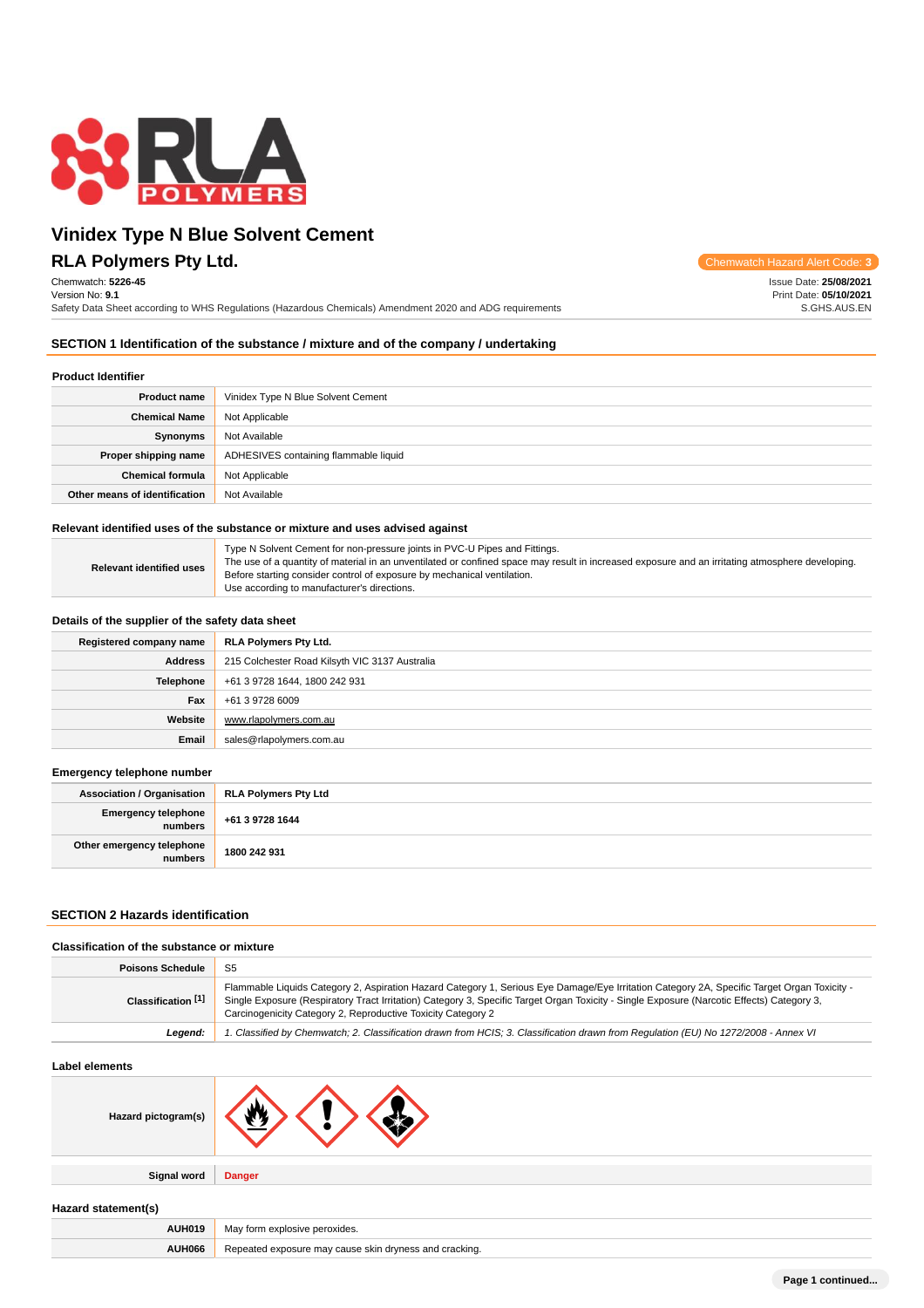| H <sub>225</sub> | Highly flammable liquid and vapour.           |  |  |
|------------------|-----------------------------------------------|--|--|
| H304             | May be fatal if swallowed and enters airways. |  |  |
| H319             | Causes serious eye irritation.                |  |  |
| H335             | May cause respiratory irritation.             |  |  |
| H336             | May cause drowsiness or dizziness.            |  |  |
| H351             | Suspected of causing cancer.                  |  |  |
| H361d            | Suspected of damaging the unborn child.       |  |  |

## **Precautionary statement(s) Prevention**

| $\cdots$         |                                                                                                |  |
|------------------|------------------------------------------------------------------------------------------------|--|
| P <sub>201</sub> | Obtain special instructions before use.                                                        |  |
| P <sub>210</sub> | Keep away from heat, hot surfaces, sparks, open flames and other ignition sources. No smoking. |  |
| P <sub>271</sub> | Use only outdoors or in a well-ventilated area.                                                |  |
| P280             | Wear protective gloves, protective clothing, eye protection and face protection.               |  |

## **Precautionary statement(s) Response**

| $P301 + P310$ | IF SWALLOWED: Immediately call a POISON CENTER/doctor/physician/first aider.      |  |
|---------------|-----------------------------------------------------------------------------------|--|
| P331          | Do NOT induce vomiting.                                                           |  |
| P308+P313     | IF exposed or concerned: Get medical advice/attention.                            |  |
| P370+P378     | In case of fire: Use alcohol resistant foam or normal protein foam to extinguish. |  |

## **Precautionary statement(s) Storage**

| P403+P235 | Store in a well-ventilated place. Keep cool. |  |
|-----------|----------------------------------------------|--|
| P405      | Store locked up.                             |  |

## **Precautionary statement(s) Disposal**

**P501** Dispose of contents/container to authorised hazardous or special waste collection point in accordance with any local regulation.

## **SECTION 3 Composition / information on ingredients**

### **Substances**

See section below for composition of Mixtures

### **Mixtures**

| <b>CAS No</b> | %[weight]                                                                                                                                                                                      | Name                                       |
|---------------|------------------------------------------------------------------------------------------------------------------------------------------------------------------------------------------------|--------------------------------------------|
| 78-93-3       | >60                                                                                                                                                                                            | methyl ethyl ketone                        |
| 108-94-1      | 10-30                                                                                                                                                                                          | cyclohexanone                              |
| 109-99-9      | $<$ 5                                                                                                                                                                                          | tetrahydrofuran                            |
| Not Available | balance                                                                                                                                                                                        | Ingredients determined not to be hazardous |
| Legend:       | 1. Classified by Chemwatch; 2. Classification drawn from HCIS; 3. Classification drawn from Regulation (EU) No 1272/2008 - Annex VI; 4.<br>Classification drawn from C&L * EU IOELVs available |                                            |

### **SECTION 4 First aid measures**

| Description of first aid measures |                                                                                                                                                                                                                                                                                                                                                                                                                                                                                                                                                                                                                                                        |
|-----------------------------------|--------------------------------------------------------------------------------------------------------------------------------------------------------------------------------------------------------------------------------------------------------------------------------------------------------------------------------------------------------------------------------------------------------------------------------------------------------------------------------------------------------------------------------------------------------------------------------------------------------------------------------------------------------|
| <b>Eye Contact</b>                | If this product comes in contact with the eyes:<br>V Wash out immediately with fresh running water.<br>Ensure complete irrigation of the eye by keeping eyelids apart and away from eye and moving the eyelids by occasionally lifting the upper<br>and lower lids.<br>Seek medical attention without delay; if pain persists or recurs seek medical attention.<br>▶ Removal of contact lenses after an eye injury should only be undertaken by skilled personnel.                                                                                                                                                                                     |
| <b>Skin Contact</b>               | If skin contact occurs:<br>Immediately remove all contaminated clothing, including footwear.<br>Flush skin and hair with running water (and soap if available).<br>Seek medical attention in event of irritation.                                                                                                                                                                                                                                                                                                                                                                                                                                      |
| Inhalation                        | If fumes or combustion products are inhaled remove from contaminated area.<br>Lay patient down. Keep warm and rested.<br>Prostheses such as false teeth, which may block airway, should be removed, where possible, prior to initiating first aid procedures.<br>Apply artificial respiration if not breathing, preferably with a demand valve resuscitator, bag-valve mask device, or pocket mask as trained.<br>Perform CPR if necessary.<br>Transport to hospital, or doctor, without delay.                                                                                                                                                        |
| Ingestion                         | If swallowed do <b>NOT</b> induce vomiting.<br>If vomiting occurs, lean patient forward or place on left side (head-down position, if possible) to maintain open airway and prevent aspiration.<br>• Observe the patient carefully.<br>▶ Never give liquid to a person showing signs of being sleepy or with reduced awareness; i.e. becoming unconscious.<br>Give water to rinse out mouth, then provide liquid slowly and as much as casualty can comfortably drink.<br>Seek medical advice.<br>If spontaneous vomiting appears imminent or occurs, hold patient's head down, lower than their hips to help avoid possible aspiration of<br>vomitus. |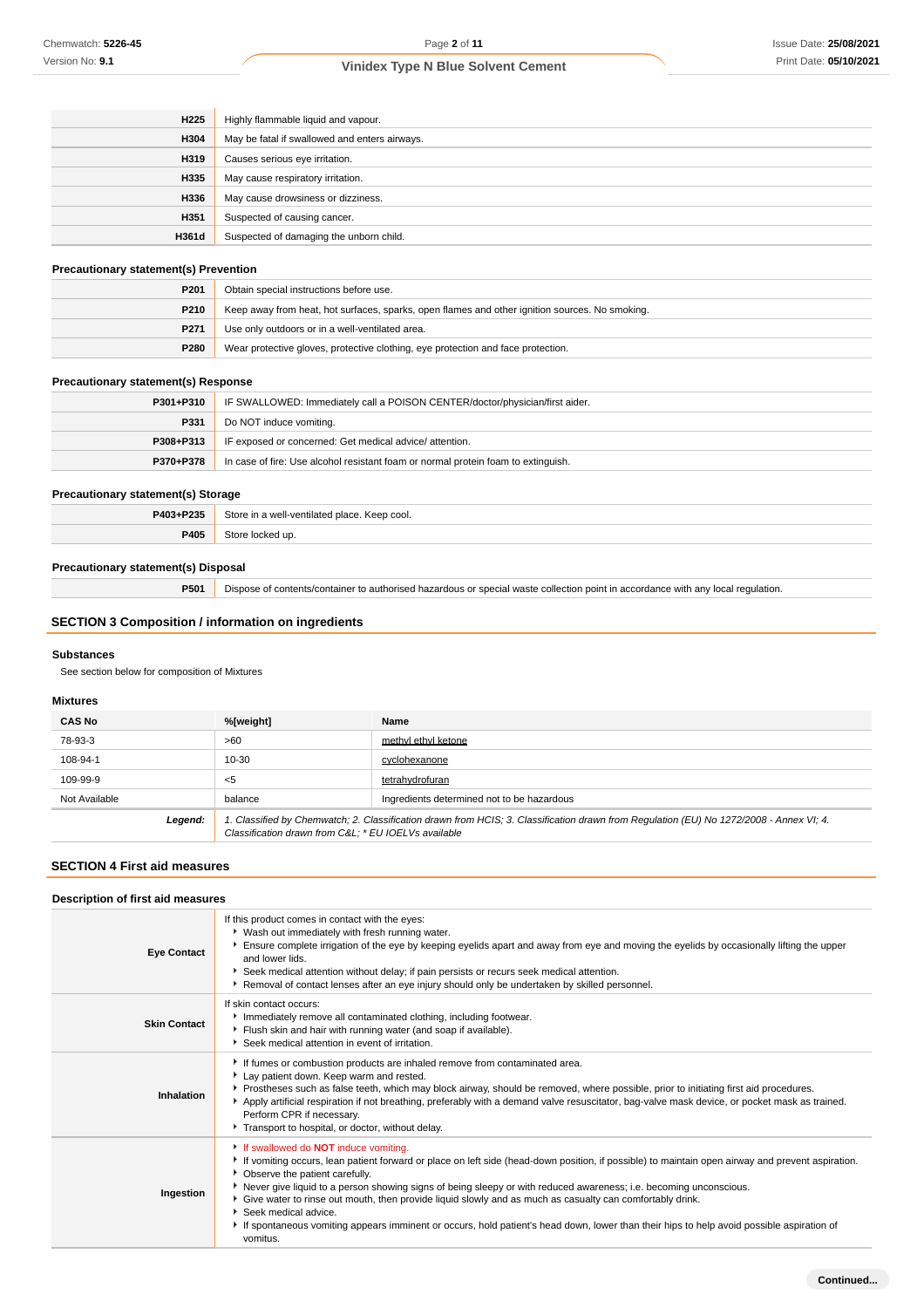Version No: **9.1**

## **Vinidex Type N Blue Solvent Cement**

#### **Indication of any immediate medical attention and special treatment needed**

Any material aspirated during vomiting may produce lung injury. Therefore emesis should not be induced mechanically or pharmacologically. Mechanical means should be used if it is considered necessary to evacuate the stomach contents; these include gastric lavage after endotracheal intubation. If spontaneous vomiting has occurred after ingestion, the patient should be monitored for difficult breathing, as adverse effects of aspiration into the lungs may be delayed up to 48 hours. Treat symptomatically.

for simple ketones:

--------------------------------------------------------------

## BASIC TREATMENT

- -------------------------------------------------------------- Establish a patent airway with suction where necessary.
- Watch for signs of respiratory insufficiency and assist ventilation as necessary.
- Administer oxygen by non-rebreather mask at 10 to 15 l/min.
- Monitor and treat, where necessary, for pulmonary oedema .
- Monitor and treat, where necessary, for shock.
- **DO NOT** use emetics. Where ingestion is suspected rinse mouth and give up to 200 ml water (5mL/kg recommended) for dilution where patient is able to swallow, has a strong gag reflex and does not drool.
- ▶ Give activated charcoal.
- --------------------------------------------------------------

#### ADVANCED TREATMENT --------------------------------------------------------------

- Consider orotracheal or nasotracheal intubation for airway control in unconscious patient or where respiratory arrest has occurred.
- Consider intubation at first sign of upper airway obstruction resulting from oedema.
- **Positive-pressure ventilation using a bag-valve mask might be of use.**
- Monitor and treat, where necessary, for arrhythmias.
- Start an IV D5W TKO. If signs of hypovolaemia are present use lactated Ringers solution. Fluid overload might create complications.
- Drug therapy should be considered for pulmonary oedema.
- Hypotension with signs of hypovolaemia requires the cautious administration of fluids. Fluid overload might create complications
- Treat seizures with diazepam

--------------------------------------------------------------

Proparacaine hydrochloride should be used to assist eye irrigation.

EMERGENCY DEPARTMENT

- -------------------------------------------------------------- Laboratory analysis of complete blood count, serum electrolytes, BUN, creatinine, glucose, urinalysis, baseline for serum aminotransferases (ALT and AST), calcium, phosphorus and magnesium, may assist in establishing a treatment regime. Other useful analyses include anion and osmolar gaps, arterial blood gases (ABGs), chest radiographs and electrocardiograph.
- Positive end-expiratory pressure (PEEP)-assisted ventilation may be required for acute parenchymal injury or adult respiratory distress syndrome.

Consult a toxicologist as necessary.

BRONSTEIN, A.C. and CURRANCE, P.L. EMERGENCY CARE FOR HAZARDOUS MATERIALS EXPOSURE: 2nd Ed. 1994

#### **SECTION 5 Firefighting measures**

#### **Extinguishing media**

- Alcohol stable foam.
- Dry chemical powder.
- BCF (where regulations permit).
- Carbon dioxide.

#### **Special hazards arising from the substrate or mixture**

| <b>Fire Incompatibility</b>  | Avoid contamination with oxidising agents i.e. nitrates, oxidising acids, chlorine bleaches, pool chlorine etc. as ignition may result                                                                                                                                                                                                                                                                                                                                                                                                                                                                                                               |
|------------------------------|------------------------------------------------------------------------------------------------------------------------------------------------------------------------------------------------------------------------------------------------------------------------------------------------------------------------------------------------------------------------------------------------------------------------------------------------------------------------------------------------------------------------------------------------------------------------------------------------------------------------------------------------------|
| Advice for firefighters      |                                                                                                                                                                                                                                                                                                                                                                                                                                                                                                                                                                                                                                                      |
| <b>Fire Fighting</b>         | Alert Fire Brigade and tell them location and nature of hazard.<br>• May be violently or explosively reactive.<br>Wear breathing apparatus plus protective gloves in the event of a fire.<br>Prevent, by any means available, spillage from entering drains or water course.                                                                                                                                                                                                                                                                                                                                                                         |
| <b>Fire/Explosion Hazard</b> | Liquid and vapour are highly flammable.<br>Severe fire hazard when exposed to heat, flame and/or oxidisers.<br>Vapour may travel a considerable distance to source of ignition.<br>Heating may cause expansion or decomposition leading to violent rupture of containers.<br>Combustion products include:<br>carbon dioxide (CO2)<br>other pyrolysis products typical of burning organic material.<br>Contains low boiling substance: Closed containers may rupture due to pressure buildup under fire conditions.<br><b>WARNING:</b> Long standing in contact with air and light may result in the formation<br>of potentially explosive peroxides. |
| <b>HAZCHEM</b>               | $-3YE$                                                                                                                                                                                                                                                                                                                                                                                                                                                                                                                                                                                                                                               |

#### **SECTION 6 Accidental release measures**

#### **Personal precautions, protective equipment and emergency procedures**

See section 8

#### **Environmental precautions**

See section 12

#### **Methods and material for containment and cleaning up**

| <b>Minor Spills</b> |
|---------------------|
|---------------------|

- Remove all ignition sources. Clean up all spills immediately.
- Avoid breathing vapours and contact with skin and eyes.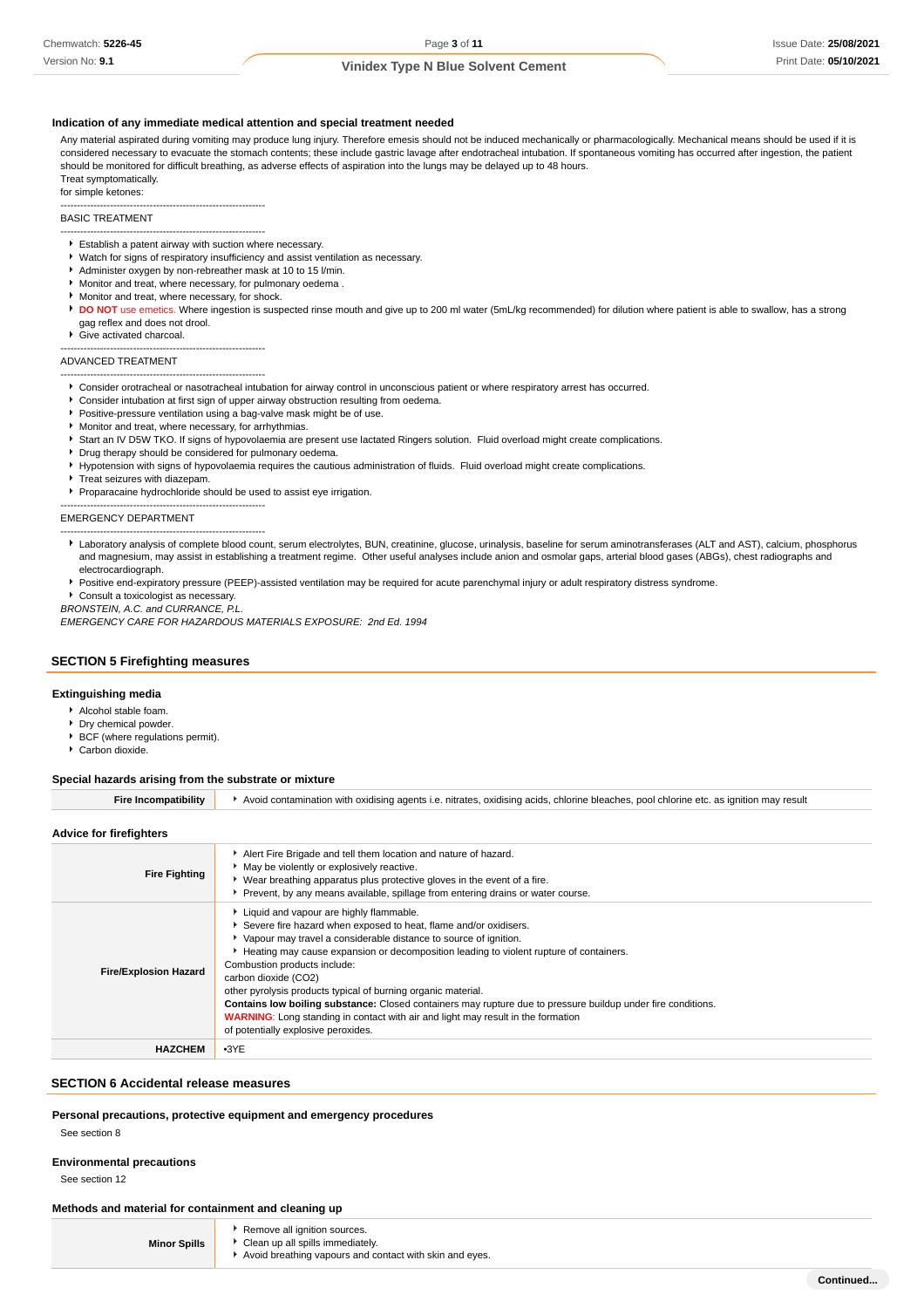|                     | Control personal contact with the substance, by using protective equipment.                                                                                                                                  |
|---------------------|--------------------------------------------------------------------------------------------------------------------------------------------------------------------------------------------------------------|
| <b>Major Spills</b> | Clear area of personnel and move upwind.<br>Alert Fire Brigade and tell them location and nature of hazard.<br>May be violently or explosively reactive.<br>Wear breathing apparatus plus protective gloves. |

Personal Protective Equipment advice is contained in Section 8 of the SDS.

## **SECTION 7 Handling and storage**

| Precautions for safe handling |                                                                                                                                                                                                                                                                                                                                                                                                                                                                                                                                                                                                                                                                                                                                                                                                                                                                                                                                                                                                                                                                                                                                                       |
|-------------------------------|-------------------------------------------------------------------------------------------------------------------------------------------------------------------------------------------------------------------------------------------------------------------------------------------------------------------------------------------------------------------------------------------------------------------------------------------------------------------------------------------------------------------------------------------------------------------------------------------------------------------------------------------------------------------------------------------------------------------------------------------------------------------------------------------------------------------------------------------------------------------------------------------------------------------------------------------------------------------------------------------------------------------------------------------------------------------------------------------------------------------------------------------------------|
| Safe handling                 | Containers, even those that have been emptied, may contain explosive vapours.<br>Do NOT cut, drill, grind, weld or perform similar operations on or near containers.<br>• May form explosive peroxides on standing or following concentration by distillation.<br>▶ Review of stocks and testing for peroxide content by given tested procedures at 3-monthly intervals is recommended, together with safe<br>disposal of peroxidic samples.<br>[Peroxide-containing residues can often be rendered innocuous by pouring into an excess of sodium carbonate solution]<br>Contains low boiling substance:<br>Storage in sealed containers may result in pressure buildup causing violent rupture of containers not rated appropriately.<br>Check for bulging containers.<br>Vent periodically<br>Always release caps or seals slowly to ensure slow dissipation of vapours<br>DO NOT allow clothing wet with material to stay in contact with skin<br>Avoid all personal contact, including inhalation.<br>▶ Wear protective clothing when risk of exposure occurs.<br>▶ Use in a well-ventilated area.<br>Prevent concentration in hollows and sumps. |
| <b>Other information</b>      | Store in original containers in approved flame-proof area.<br>No smoking, naked lights, heat or ignition sources.<br>DO NOT store in pits, depressions, basements or areas where vapours may be trapped.<br>Keep containers securely sealed.                                                                                                                                                                                                                                                                                                                                                                                                                                                                                                                                                                                                                                                                                                                                                                                                                                                                                                          |

## **Conditions for safe storage, including any incompatibilities**

| Suitable container      | • Glass container is suitable for laboratory quantities<br>Packing as supplied by manufacturer.<br>Plastic containers may only be used if approved for flammable liquid.<br>• Check that containers are clearly labelled and free from leaks.<br>For low viscosity materials (i): Drums and jerry cans must be of the non-removable head type. (ii): Where a can is to be used as an inner<br>package, the can must have a screwed enclosure.<br>For materials with a viscosity of at least 2680 cSt. (23 deg. C)                                                                                                                                                                                                          |
|-------------------------|----------------------------------------------------------------------------------------------------------------------------------------------------------------------------------------------------------------------------------------------------------------------------------------------------------------------------------------------------------------------------------------------------------------------------------------------------------------------------------------------------------------------------------------------------------------------------------------------------------------------------------------------------------------------------------------------------------------------------|
|                         | For manufactured product having a viscosity of at least 250 cSt.                                                                                                                                                                                                                                                                                                                                                                                                                                                                                                                                                                                                                                                           |
| Storage incompatibility | Avoid strong bases.<br>The unhindered oxygen atom found on cyclic ethers such as the epoxides, oxetanes, furans, dioxanes and pyrans, carries two unshared<br>pairs of electrons - a structure which favors the formation of coordination complexes and the solvation of cations.<br>▶ Cyclic ethers are used as important solvents, as chemical intermediate and as monomers for ring-opening polymerization.<br>They are unstable at room temperature due to possibility of peroxide formation; stabiliser is sometimes needed for storage and<br>transportation.<br>NOTE: Ethers lacking non-methyl hydrogen atoms adjacent to the ether link are thought to be relatively safe<br>Avoid reaction with oxidising agents |

## **SECTION 8 Exposure controls / personal protection**

### **Control parameters**

### **Occupational Exposure Limits (OEL)**

| <b>INGREDIENT DATA</b>       |                     |                           |                     |                     |               |               |
|------------------------------|---------------------|---------------------------|---------------------|---------------------|---------------|---------------|
| Source                       | Ingredient          | <b>Material name</b>      | <b>TWA</b>          | <b>STEL</b>         | Peak          | <b>Notes</b>  |
| Australia Exposure Standards | methyl ethyl ketone | Methyl ethyl ketone (MEK) | 150 ppm / 445 mg/m3 | 890 mg/m3 / 300 ppm | Not Available | Not Available |
| Australia Exposure Standards | cyclohexanone       | Cyclohexanone             | 25 ppm / 100 mg/m3  | Not Available       | Not Available | Not Available |
| Australia Exposure Standards | tetrahvdrofuran     | Tetrahydrofuran           | 100 ppm / 295 mg/m3 | Not Available       | Not Available | Not Available |

## **Emergency Limits**

| Ingredient          | TEEL-1               | TEEL-2        |                     | TEEL-3        |  |               |
|---------------------|----------------------|---------------|---------------------|---------------|--|---------------|
| methyl ethyl ketone | Not Available        | Not Available |                     |               |  | Not Available |
| cyclohexanone       | 60 ppm               | 830 ppm       |                     | 5000* ppm     |  |               |
| tetrahydrofuran     | Not Available        | Not Available |                     | Not Available |  |               |
|                     |                      |               |                     |               |  |               |
| Ingredient          | <b>Original IDLH</b> |               | <b>Revised IDLH</b> |               |  |               |
| methyl ethyl ketone | 3,000 ppm            |               | Not Available       |               |  |               |
| cyclohexanone       | 700 ppm              |               | Not Available       |               |  |               |
| tetrahydrofuran     | 2,000 ppm            |               | Not Available       |               |  |               |

### **Exposure controls**

**Appropriate engineering controls**

Engineering controls are used to remove a hazard or place a barrier between the worker and the hazard. Well-designed engineering controls can be highly effective in protecting workers and will typically be independent of worker interactions to provide this high level of protection.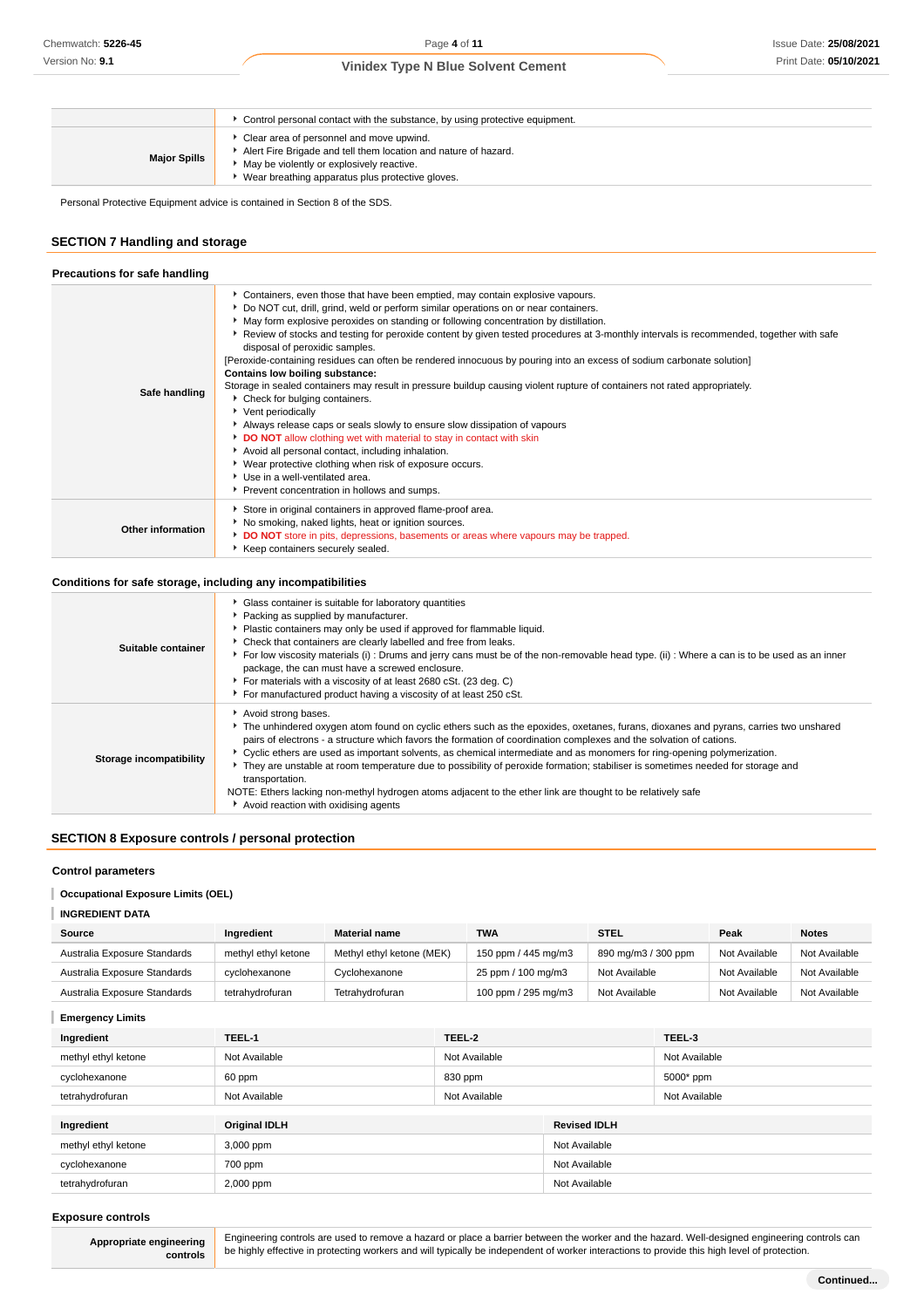|                              | The basic types of engineering controls are:<br>Process controls which involve changing the way a job activity or process is done to reduce the risk.<br>Enclosure and/or isolation of emission source which keeps a selected hazard "physically" away from the worker and ventilation that strategically<br>"adds" and "removes" air in the work environment.                                                                                                                                                                                                                                                                                                                                                                                                                                                                                                                                                                                                                                                                                                                                                                                |
|------------------------------|-----------------------------------------------------------------------------------------------------------------------------------------------------------------------------------------------------------------------------------------------------------------------------------------------------------------------------------------------------------------------------------------------------------------------------------------------------------------------------------------------------------------------------------------------------------------------------------------------------------------------------------------------------------------------------------------------------------------------------------------------------------------------------------------------------------------------------------------------------------------------------------------------------------------------------------------------------------------------------------------------------------------------------------------------------------------------------------------------------------------------------------------------|
| <b>Personal protection</b>   |                                                                                                                                                                                                                                                                                                                                                                                                                                                                                                                                                                                                                                                                                                                                                                                                                                                                                                                                                                                                                                                                                                                                               |
| Eye and face protection      | Safety glasses with side shields.<br>Chemical goggles.<br>▶ Contact lenses may pose a special hazard; soft contact lenses may absorb and concentrate irritants. A written policy document, describing<br>the wearing of lenses or restrictions on use, should be created for each workplace or task.                                                                                                                                                                                                                                                                                                                                                                                                                                                                                                                                                                                                                                                                                                                                                                                                                                          |
| <b>Skin protection</b>       | See Hand protection below                                                                                                                                                                                                                                                                                                                                                                                                                                                                                                                                                                                                                                                                                                                                                                                                                                                                                                                                                                                                                                                                                                                     |
| <b>Hands/feet protection</b> | Wear chemical protective gloves eg butyl, nitrile, PVC etc. Wear safety footwear or safety gumboots, e.g. Rubber The glove selection index table<br>below indicates suitable gloves that can be worn ranging from best (A) to not as good (C). Those classified as C, while still suitable for use, are<br>not recommended for continued immersion in the chemical. Due to glove suppliers having different suitability ratings it is recommended the end<br>user ensures suitability of glove with supplier for their particular use[Mfr].<br>The selection of suitable gloves does not only depend on the material, but also on further marks of quality which vary from manufacturer to<br>manufacturer. Where the chemical is a preparation of several substances, the resistance of the glove material can not be calculated in advance<br>and has therefore to be checked prior to the application.<br>The exact break through time for substances has to be obtained from the manufacturer of the protective gloves and has to be observed when<br>making a final choice.<br>Personal hygiene is a key element of effective hand care. |
| <b>Body protection</b>       | See Other protection below                                                                                                                                                                                                                                                                                                                                                                                                                                                                                                                                                                                                                                                                                                                                                                                                                                                                                                                                                                                                                                                                                                                    |
| Other protection             | • Overalls.<br>PVC Apron.<br>PVC protective suit may be required if exposure severe.<br>Eyewash unit.<br>Some plastic personal protective equipment (PPE) (e.g. gloves, aprons, overshoes) are not recommended as they may produce static<br>electricity.<br>For large scale or continuous use wear tight-weave non-static clothing (no metallic fasteners, cuffs or pockets).<br>Non sparking safety or conductive footwear should be considered. Conductive footwear describes a boot or shoe with a sole made from a<br>conductive compound chemically bound to the bottom components, for permanent control to electrically ground the foot an shall dissipate<br>static electricity from the body to reduce the possibility of ignition of volatile compounds                                                                                                                                                                                                                                                                                                                                                                            |

#### **Recommended material(s)**

**GLOVE SELECTION INDEX**

Glove selection is based on a modified presentation of the:

#### **Respiratory protection**

Type A Filter of sufficient capacity. (AS/NZS 1716 & 1715, EN 143:2000 & 149:2001, ANSI Z88 or national equivalent) Where the concentration of gas/particulates in the breathing zone, approaches or

 **"Forsberg Clothing Performance Index".**

 The effect(s) of the following substance(s) are taken into account in the **computergenerated** selection:

#### Vinidex Type N Blue Solvent Cement

| <b>Material</b>       | CPI |
|-----------------------|-----|
| PE/EVAL/PE            | A   |
| <b>BUTYL</b>          | C   |
| <b>BUTYL/NEOPRENE</b> | C   |
| CPE                   | C   |
| <b>HYPALON</b>        | C   |
| <b>NATURAL RUBBER</b> | C   |
| NATURAL+NEOPRENE      | C   |
| <b>NEOPRENE</b>       | C   |
| NEOPRENE/NATURAL      | C   |
| <b>NITRILE</b>        | C   |
| NITRILE+PVC           | C   |
| <b>PVA</b>            | C   |
| <b>PVC</b>            | C   |
| SARANEX-23            | C   |
| <b>TEFLON</b>         | C   |
| VITON/CHLOROBUTYL     | C   |
| VITON/NEOPRENE        | C   |

\* CPI - Chemwatch Performance Index

A: Best Selection

B: Satisfactory; may degrade after 4 hours continuous immersion

C: Poor to Dangerous Choice for other than short term immersion

**NOTE**: As a series of factors will influence the actual performance of the glove, a final selection must be based on detailed observation. -

\* Where the glove is to be used on a short term, casual or infrequent basis, factors such as "feel" or convenience (e.g. disposability), may dictate a choice of gloves which might otherwise be unsuitable following long-term or frequent use. A qualified practitioner should be consulted.

exceeds the "Exposure Standard" (or ES), respiratory protection is required. Degree of protection varies with both face-piece and Class of filter; the nature of protection varies with Type of filter.

| <b>Required Minimum</b><br><b>Protection Factor</b> | Half-Face<br>Respirator | <b>Full-Face</b><br>Respirator | <b>Powered Air</b><br>Respirator |
|-----------------------------------------------------|-------------------------|--------------------------------|----------------------------------|
| up to $5 \times ES$                                 | A-AUS / Class 1         | $\overline{a}$                 | A-PAPR-AUS /<br>Class 1          |
| up to $25 \times ES$                                | Air-line*               | $A-2$                          | A-PAPR-2                         |
| up to $50 \times ES$                                | -                       | $A-3$                          |                                  |
| $50+ x ES$                                          | ۰                       | Air-line**                     |                                  |

#### ^ - Full-face

A(All classes) = Organic vapours, B AUS or B1 = Acid gasses, B2 = Acid gas or hydrogen cyanide(HCN), B3 = Acid gas or hydrogen cyanide(HCN), E = Sulfur dioxide(SO2), G = Agricultural chemicals, K = Ammonia(NH3), Hg = Mercury, NO = Oxides of nitrogen,  $MB =$  Methyl bromide,  $AX =$  Low boiling point organic compounds(below 65 degC)

- Cartridge respirators should never be used for emergency ingress or in areas of unknown vapour concentrations or oxygen content.
- $\triangleright$  The wearer must be warned to leave the contaminated area immediately on detecting any odours through the respirator. The odour may indicate that the mask is not functioning properly, that the vapour concentration is too high, or that the mask is not properly fitted. Because of these limitations, only restricted use of cartridge respirators is considered appropriate.
- Cartridge performance is affected by humidity. Cartridges should be changed after 2 hr of continuous use unless it is determined that the humidity is less than 75%, in which case, cartridges can be used for 4 hr. Used cartridges should be discarded daily, regardless of the length of time used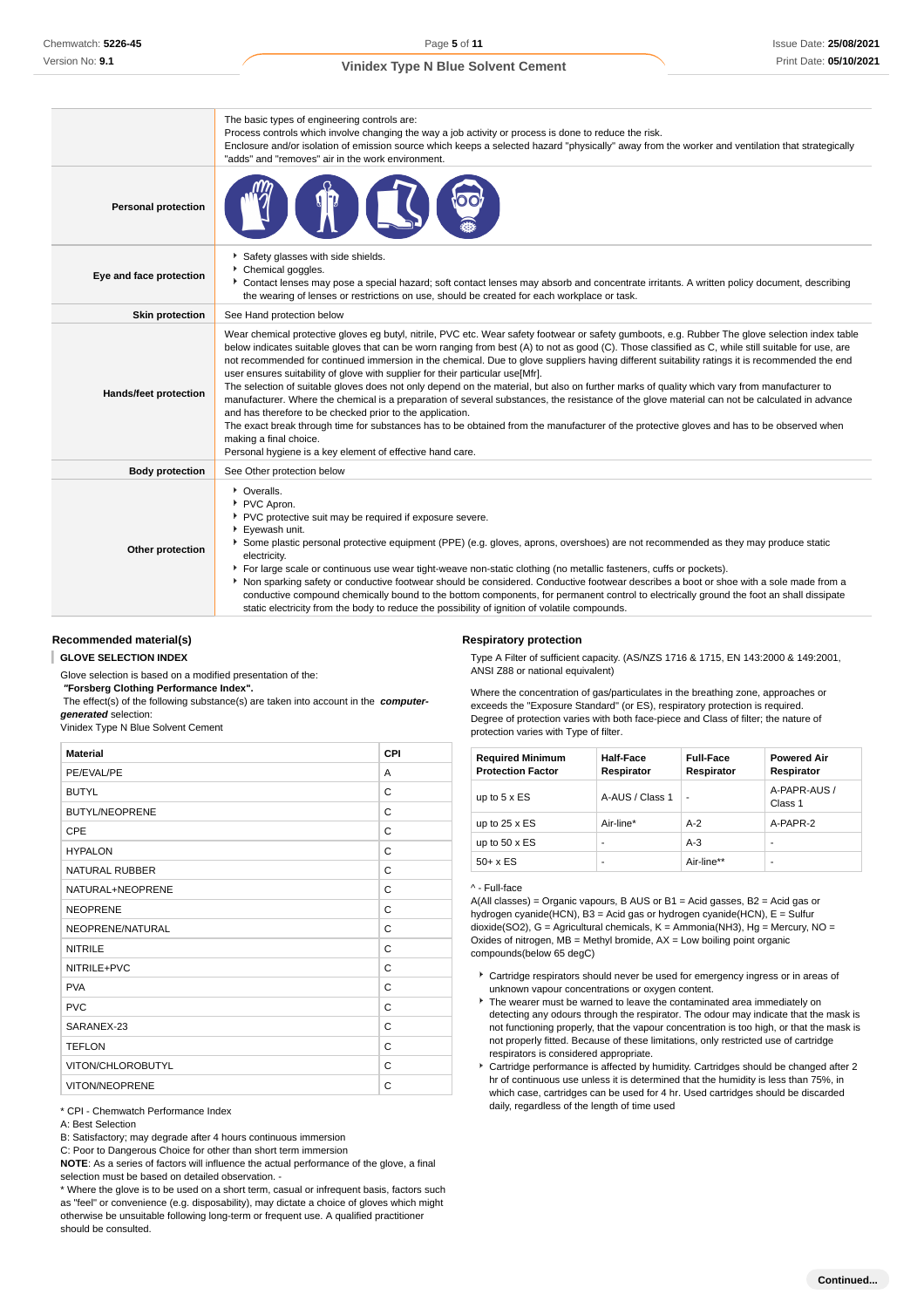## **SECTION 9 Physical and chemical properties**

## **Information on basic physical and chemical properties**

| Appearance                                      | Blue viscous highly flammable liquid with a characteristic odour of MEK; does not mix with water. |                                            |                |  |
|-------------------------------------------------|---------------------------------------------------------------------------------------------------|--------------------------------------------|----------------|--|
|                                                 |                                                                                                   |                                            |                |  |
| <b>Physical state</b>                           | Liquid                                                                                            | Relative density (Water = $1$ )            | Not Available  |  |
| Odour                                           | Not Available                                                                                     | Partition coefficient n-octanol<br>/ water | Not Available  |  |
| <b>Odour threshold</b>                          | Not Available                                                                                     | Auto-ignition temperature (°C)             | 515            |  |
| pH (as supplied)                                | Not Applicable                                                                                    | <b>Decomposition temperature</b>           | Not Available  |  |
| Melting point / freezing point<br>(°C)          | Not Available                                                                                     | Viscosity (cSt)                            | Not Available  |  |
| Initial boiling point and boiling<br>range (°C) | Not Available                                                                                     | Molecular weight (g/mol)                   | Not Applicable |  |
| Flash point (°C)                                | $-16$                                                                                             | <b>Taste</b>                               | Not Available  |  |
| <b>Evaporation rate</b>                         | Not Available                                                                                     | <b>Explosive properties</b>                | Not Available  |  |
| Flammability                                    | HIGHLY FLAMMABLE.                                                                                 | <b>Oxidising properties</b>                | Not Available  |  |
| Upper Explosive Limit (%)                       | 10                                                                                                | Surface Tension (dyn/cm or<br>$mN/m$ )     | Not Available  |  |
| Lower Explosive Limit (%)                       | 1.8                                                                                               | <b>Volatile Component (%vol)</b>           | Not Available  |  |
| Vapour pressure (kPa)                           | Not Available                                                                                     | Gas group                                  | Not Available  |  |
| Solubility in water                             | Immiscible                                                                                        | pH as a solution (%)                       | Not Applicable |  |
| Vapour density (Air = 1)                        | Not Available                                                                                     | VOC g/L                                    | Not Available  |  |

## **SECTION 10 Stability and reactivity**

| Reactivity                                 | See section 7                                                                                                                        |  |  |
|--------------------------------------------|--------------------------------------------------------------------------------------------------------------------------------------|--|--|
| <b>Chemical stability</b>                  | • Unstable in the presence of incompatible materials.<br>▶ Product is considered stable.<br>Hazardous polymerisation will not occur. |  |  |
| Possibility of hazardous<br>reactions      | See section 7                                                                                                                        |  |  |
| <b>Conditions to avoid</b>                 | See section 7                                                                                                                        |  |  |
| Incompatible materials                     | See section 7                                                                                                                        |  |  |
| <b>Hazardous decomposition</b><br>products | See section 5                                                                                                                        |  |  |

## **SECTION 11 Toxicological information**

## **Information on toxicological effects**

| Inhaled             | The material can cause respiratory irritation in some persons. The body's response to such irritation can cause further lung damage.<br>Inhalation of vapours may cause drowsiness and dizziness. This may be accompanied by sleepiness, reduced alertness, loss of reflexes, lack of<br>co-ordination, and vertigo.<br>Inhalation hazard is increased at higher temperatures.<br>Inhalation of high concentrations of gas/vapour causes lung irritation with coughing and nausea, central nervous depression with headache and<br>dizziness, slowing of reflexes, fatigue and inco-ordination.<br>Inhalation of aerosols (mists, fumes), generated by the material during the course of normal handling, may be damaging to the health of the<br>individual.                                                                                                                                                                                                                                                                                 |
|---------------------|-----------------------------------------------------------------------------------------------------------------------------------------------------------------------------------------------------------------------------------------------------------------------------------------------------------------------------------------------------------------------------------------------------------------------------------------------------------------------------------------------------------------------------------------------------------------------------------------------------------------------------------------------------------------------------------------------------------------------------------------------------------------------------------------------------------------------------------------------------------------------------------------------------------------------------------------------------------------------------------------------------------------------------------------------|
| Ingestion           | Swallowing of the liquid may cause aspiration into the lungs with the risk of chemical pneumonitis; serious consequences may result.<br>(ICSC13733)<br>Ingestion of tetrahydrofuran may not, in itself, produce internal injury, however, contaminating levels of furan, present in certain grades of<br>commercial product, may produce liver and kidney injury exacerbated by the intake of alcoholic beverages.<br>Accidental ingestion of the material may be harmful; animal experiments indicate that ingestion of less than 150 gram may be fatal or may<br>produce serious damage to the health of the individual.                                                                                                                                                                                                                                                                                                                                                                                                                    |
| <b>Skin Contact</b> | Repeated exposure may cause skin cracking, flaking or drying following normal handling and use.<br>There is some evidence to suggest that the material may cause moderate inflammation of the skin either following direct contact or after a delay<br>of some time. Repeated exposure can cause contact dermatitis which is characterised by redness, swelling and blistering.<br>Open cuts, abraded or irritated skin should not be exposed to this material<br>Entry into the blood-stream, through, for example, cuts, abrasions or lesions, may produce systemic injury with harmful effects. Examine the skin<br>prior to the use of the material and ensure that any external damage is suitably protected.<br>Skin contact with the material may be harmful; systemic effects may result following absorption.                                                                                                                                                                                                                        |
| Eye                 | The vapour when concentrated has pronounced eye irritation effects and this gives some warning of high vapour concentrations. If eye irritation<br>occurs seek to reduce exposure with available control measures, or evacuate area.<br>There is evidence that material may produce eye irritation in some persons and produce eye damage 24 hours or more after instillation. Severe<br>inflammation may be expected with pain.                                                                                                                                                                                                                                                                                                                                                                                                                                                                                                                                                                                                              |
| Chronic             | Long-term exposure to respiratory irritants may result in airways disease, involving difficulty breathing and related whole-body problems.<br>Based on experience with animal studies, exposure to the material may result in toxic effects to the development of the foetus, at levels which do<br>not cause significant toxic effects to the mother.<br>Prolonged or repeated skin contact may cause drying with cracking, irritation and possible dermatitis following.<br>There has been some concern that this material can cause cancer or mutations but there is not enough data to make an assessment.<br>Substance accumulation, in the human body, may occur and may cause some concern following repeated or long-term occupational exposure.<br>Long term cyclohexanone exposure may cause liver and kidney changes. Clouding of the eye lens and cataract development may occur.<br>Animal testing shows that methyl ethyl ketone may have slight effects on the nervous system, liver, kidney and respiratory system; there may |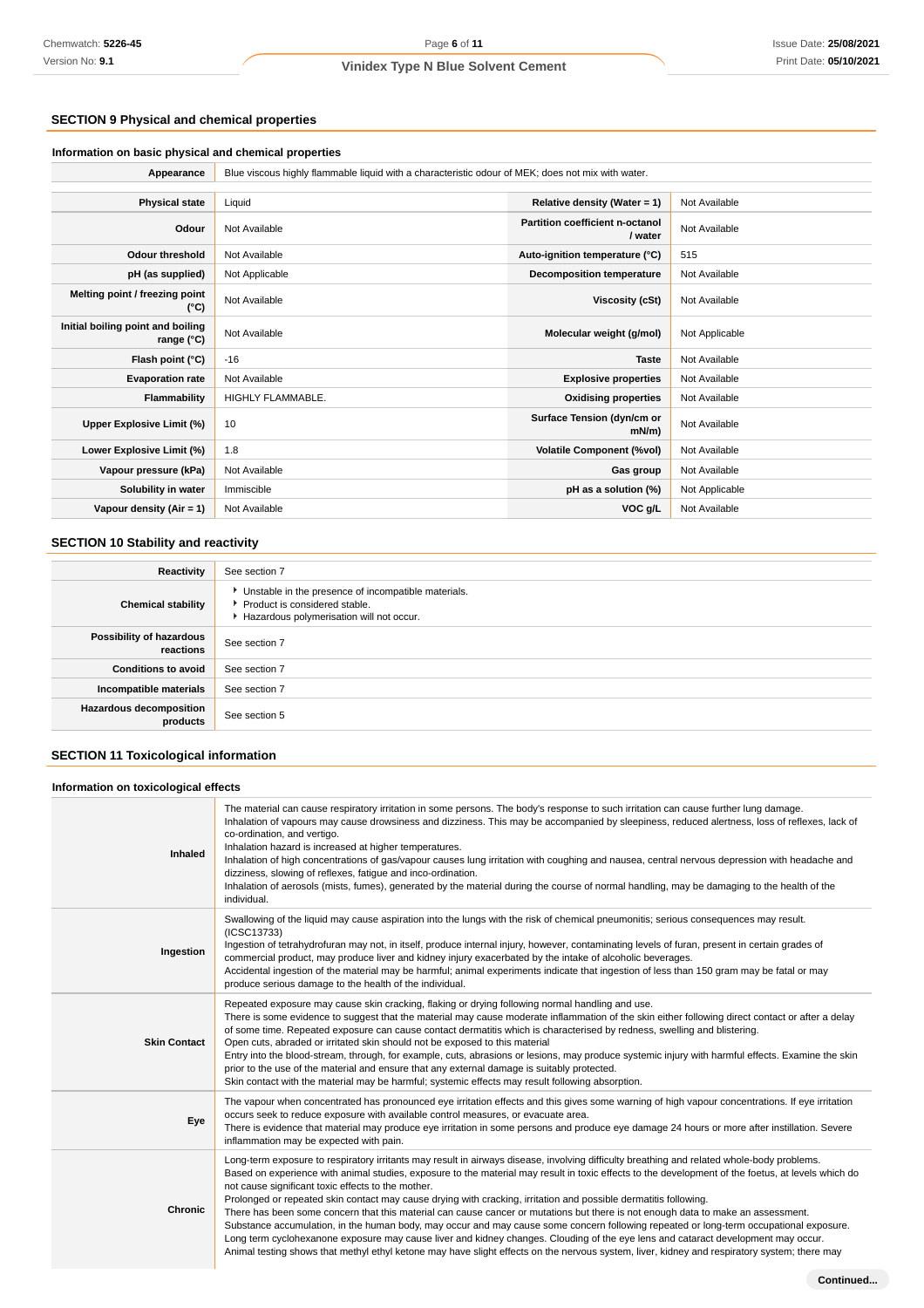|                                    | also be developmental effects and an increase in birth defects. However, there is limited information available on the long-term effects of methyl<br>ethyl ketone in humans, and no information is available on whether it causes developmental or reproductive toxicity or cancer. It is generally<br>considered to have low toxicity, but it is often used in combination with other solvents, and the toxic effects of the mixture may be greater than<br>with either solvent alone. Combinations of n-hexane or methyl n-butyl ketone with methyl ethyl ketone may increase the rate of peripheral<br>neuropathy, a progressive disorder of the nerves of the extremities.<br>Repeated exposure to tetrahydrofuran (THF) and related compounds has been associated with liver inflammation and fatty degeneration of the<br>liver. Animal testing suggests that this group of compounds can cause liver damage, irritation of the skin and airway, metabolic imbalance,<br>gynaecological disturbance, damage to the adrenal glands and may increase the rate of cancer.<br>Cyclic ethers can cause cancers, especially of the liver.<br>Chronic solvent inhalation exposures may result in nervous system impairment and liver and blood changes. [PATTYS] |                                                      |  |  |
|------------------------------------|------------------------------------------------------------------------------------------------------------------------------------------------------------------------------------------------------------------------------------------------------------------------------------------------------------------------------------------------------------------------------------------------------------------------------------------------------------------------------------------------------------------------------------------------------------------------------------------------------------------------------------------------------------------------------------------------------------------------------------------------------------------------------------------------------------------------------------------------------------------------------------------------------------------------------------------------------------------------------------------------------------------------------------------------------------------------------------------------------------------------------------------------------------------------------------------------------------------------------------------------------------------|------------------------------------------------------|--|--|
| <b>Vinidex Type N Blue Solvent</b> | <b>TOXICITY</b>                                                                                                                                                                                                                                                                                                                                                                                                                                                                                                                                                                                                                                                                                                                                                                                                                                                                                                                                                                                                                                                                                                                                                                                                                                                  | <b>IRRITATION</b>                                    |  |  |
| <b>Cement</b>                      | Not Available                                                                                                                                                                                                                                                                                                                                                                                                                                                                                                                                                                                                                                                                                                                                                                                                                                                                                                                                                                                                                                                                                                                                                                                                                                                    | Not Available                                        |  |  |
|                                    | <b>TOXICITY</b>                                                                                                                                                                                                                                                                                                                                                                                                                                                                                                                                                                                                                                                                                                                                                                                                                                                                                                                                                                                                                                                                                                                                                                                                                                                  | <b>IRRITATION</b>                                    |  |  |
|                                    | Dermal (rabbit) LD50: ~6400-8000 mg/kg <sup>[2]</sup>                                                                                                                                                                                                                                                                                                                                                                                                                                                                                                                                                                                                                                                                                                                                                                                                                                                                                                                                                                                                                                                                                                                                                                                                            | Eye (human): 350 ppm -irritant                       |  |  |
| methyl ethyl ketone                | Inhalation(Mouse) LC50; 32 mg/L4h <sup>[2]</sup>                                                                                                                                                                                                                                                                                                                                                                                                                                                                                                                                                                                                                                                                                                                                                                                                                                                                                                                                                                                                                                                                                                                                                                                                                 | Eye (rabbit): 80 mg - irritant                       |  |  |
|                                    | Oral(Rat) LD50; 2054 mg/kg[1]                                                                                                                                                                                                                                                                                                                                                                                                                                                                                                                                                                                                                                                                                                                                                                                                                                                                                                                                                                                                                                                                                                                                                                                                                                    | Skin (rabbit): 402 mg/24 hr - mild                   |  |  |
|                                    |                                                                                                                                                                                                                                                                                                                                                                                                                                                                                                                                                                                                                                                                                                                                                                                                                                                                                                                                                                                                                                                                                                                                                                                                                                                                  | Skin (rabbit):13.78mg/24 hr open                     |  |  |
|                                    | <b>TOXICITY</b>                                                                                                                                                                                                                                                                                                                                                                                                                                                                                                                                                                                                                                                                                                                                                                                                                                                                                                                                                                                                                                                                                                                                                                                                                                                  | <b>IRRITATION</b>                                    |  |  |
|                                    | Dermal (rabbit) LD50: >794<3160 mg/kg[1]                                                                                                                                                                                                                                                                                                                                                                                                                                                                                                                                                                                                                                                                                                                                                                                                                                                                                                                                                                                                                                                                                                                                                                                                                         | Eye (human): 75 ppm                                  |  |  |
| cyclohexanone                      | Inhalation(Rat) LC50; $>6.2$ mg/l4h <sup>[2]</sup>                                                                                                                                                                                                                                                                                                                                                                                                                                                                                                                                                                                                                                                                                                                                                                                                                                                                                                                                                                                                                                                                                                                                                                                                               | Eye (rabbit): 0.25 mg/24h SEVERE                     |  |  |
|                                    | Oral(Rat) LD50; ~1.62 mg/kg <sup>[2]</sup>                                                                                                                                                                                                                                                                                                                                                                                                                                                                                                                                                                                                                                                                                                                                                                                                                                                                                                                                                                                                                                                                                                                                                                                                                       | Eye (rabbit): 4.74 mg SEVERE                         |  |  |
|                                    |                                                                                                                                                                                                                                                                                                                                                                                                                                                                                                                                                                                                                                                                                                                                                                                                                                                                                                                                                                                                                                                                                                                                                                                                                                                                  | Skin (rabbit): 500 mg(open) mild                     |  |  |
|                                    | <b>TOXICITY</b>                                                                                                                                                                                                                                                                                                                                                                                                                                                                                                                                                                                                                                                                                                                                                                                                                                                                                                                                                                                                                                                                                                                                                                                                                                                  | <b>IRRITATION</b>                                    |  |  |
|                                    | dermal (rat) LD50: >2000 mg/kg[1]                                                                                                                                                                                                                                                                                                                                                                                                                                                                                                                                                                                                                                                                                                                                                                                                                                                                                                                                                                                                                                                                                                                                                                                                                                | Eye: adverse effect observed (irritating)[1]         |  |  |
| tetrahydrofuran                    | Inhalation(Rat) LC50; 45 mg/l4h <sup>[2]</sup>                                                                                                                                                                                                                                                                                                                                                                                                                                                                                                                                                                                                                                                                                                                                                                                                                                                                                                                                                                                                                                                                                                                                                                                                                   | Skin: no adverse effect observed (not irritating)[1] |  |  |
|                                    | Oral(Rat) LD50; 1.65 mg/kg[1]                                                                                                                                                                                                                                                                                                                                                                                                                                                                                                                                                                                                                                                                                                                                                                                                                                                                                                                                                                                                                                                                                                                                                                                                                                    |                                                      |  |  |
| Legend:                            | 1. Value obtained from Europe ECHA Registered Substances - Acute toxicity 2.* Value obtained from manufacturer's SDS. Unless otherwise<br>specified data extracted from RTECS - Register of Toxic Effect of chemical Substances                                                                                                                                                                                                                                                                                                                                                                                                                                                                                                                                                                                                                                                                                                                                                                                                                                                                                                                                                                                                                                  |                                                      |  |  |

| <b>METHYL ETHYL KETONE</b>                                 | Methyl ethyl ketone is considered to have a low order of toxicity; however, methyl ethyl ketone is often used in combination with other solvents<br>and the mixture may have greater toxicity than either solvent alone. Combinations of n-hexane with methyl ethyl ketone, and also methyl n-butyl<br>ketone with methyl ethyl ketone may result in an increased in peripheral neuropathy, a progressive disorder of the nerves of the extremities.<br>Combinations with chloroform also show an increase in toxicity.                                                                                                                                                                                                                                                                      |                                 |                           |  |  |  |  |
|------------------------------------------------------------|----------------------------------------------------------------------------------------------------------------------------------------------------------------------------------------------------------------------------------------------------------------------------------------------------------------------------------------------------------------------------------------------------------------------------------------------------------------------------------------------------------------------------------------------------------------------------------------------------------------------------------------------------------------------------------------------------------------------------------------------------------------------------------------------|---------------------------------|---------------------------|--|--|--|--|
| <b>CYCLOHEXANONE</b>                                       | Cyclohexanone irritates the eye and the skin. Signs of CNS depression and weight loss have been noted at higher doses. Other features of<br>toxicity include mottling of the lungs and degenerative changes in the liver and kidney. It is not considered to cause cancers, but it may reversibly<br>reduce fertility.<br>The substance is classified by IARC as Group 3:<br>NOT classifiable as to its carcinogenicity to humans.<br>Evidence of carcinogenicity may be inadequate or limited in animal testing.                                                                                                                                                                                                                                                                            |                                 |                           |  |  |  |  |
| <b>TETRAHYDROFURAN</b>                                     | The material may cause severe skin irritation after prolonged or repeated exposure and may produce on contact skin redness, swelling, the<br>production of vesicles, scaling and thickening of the skin. Repeated exposures may produce severe ulceration.<br>Oral (human) LDLo: 50 mg/kg* [CCINFO]* Nil reported                                                                                                                                                                                                                                                                                                                                                                                                                                                                            |                                 |                           |  |  |  |  |
| <b>METHYL ETHYL KETONE &amp;</b><br><b>TETRAHYDROFURAN</b> | Asthma-like symptoms may continue for months or even years after exposure to the material ends. This may be due to a non-allergic condition<br>known as reactive airways dysfunction syndrome (RADS) which can occur after exposure to high levels of highly irritating compound. Main<br>criteria for diagnosing RADS include the absence of previous airways disease in a non-atopic individual, with sudden onset of persistent<br>asthma-like symptoms within minutes to hours of a documented exposure to the irritant. Other criteria for diagnosis of RADS include a reversible<br>airflow pattern on lung function tests, moderate to severe bronchial hyperreactivity on methacholine challenge testing, and the lack of minimal<br>lymphocytic inflammation, without eosinophilia. |                                 |                           |  |  |  |  |
| <b>METHYL ETHYL KETONE &amp;</b><br><b>CYCLOHEXANONE</b>   | The material may cause skin irritation after prolonged or repeated exposure and may produce on contact skin redness, swelling, the production of<br>vesicles, scaling and thickening of the skin.                                                                                                                                                                                                                                                                                                                                                                                                                                                                                                                                                                                            |                                 |                           |  |  |  |  |
| <b>CYCLOHEXANONE &amp;</b><br><b>TETRAHYDROFURAN</b>       | The material may produce severe irritation to the eye causing pronounced inflammation. Repeated or prolonged exposure to irritants may<br>produce conjunctivitis.                                                                                                                                                                                                                                                                                                                                                                                                                                                                                                                                                                                                                            |                                 |                           |  |  |  |  |
| <b>Acute Toxicity</b>                                      | $\boldsymbol{\mathsf{x}}$                                                                                                                                                                                                                                                                                                                                                                                                                                                                                                                                                                                                                                                                                                                                                                    | Carcinogenicity                 | ✔                         |  |  |  |  |
| <b>Skin Irritation/Corrosion</b>                           | ×                                                                                                                                                                                                                                                                                                                                                                                                                                                                                                                                                                                                                                                                                                                                                                                            | Reproductivity                  | ✔                         |  |  |  |  |
| <b>Serious Eye Damage/Irritation</b>                       | ✔                                                                                                                                                                                                                                                                                                                                                                                                                                                                                                                                                                                                                                                                                                                                                                                            | <b>STOT - Single Exposure</b>   | ✔                         |  |  |  |  |
| <b>Respiratory or Skin</b><br>sensitisation                | ×                                                                                                                                                                                                                                                                                                                                                                                                                                                                                                                                                                                                                                                                                                                                                                                            | <b>STOT - Repeated Exposure</b> | $\boldsymbol{\mathsf{x}}$ |  |  |  |  |
| <b>Mutagenicity</b>                                        | ×<br>✔<br><b>Aspiration Hazard</b>                                                                                                                                                                                                                                                                                                                                                                                                                                                                                                                                                                                                                                                                                                                                                           |                                 |                           |  |  |  |  |

**Legend:**  $\mathbf{X}$  – Data either not available or does not fill the criteria for classification

– Data available to make classification

## **SECTION 12 Ecological information**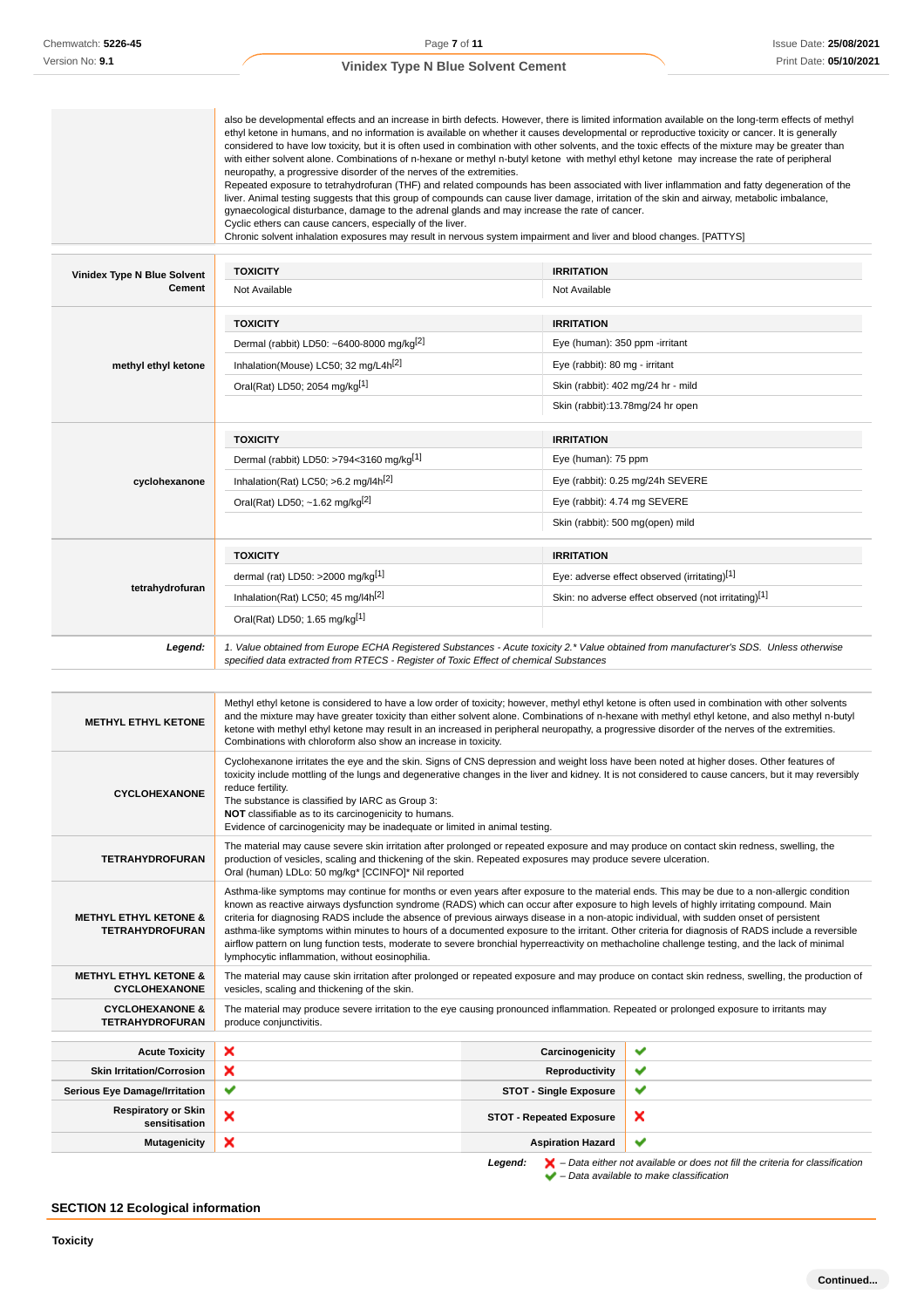|                                                     | Endpoint         | <b>Test Duration (hr)</b> | <b>Species</b>                | Value             | <b>Source</b>    |
|-----------------------------------------------------|------------------|---------------------------|-------------------------------|-------------------|------------------|
| <b>Vinidex Type N Blue Solvent</b><br><b>Cement</b> | Not<br>Available | Not Available             | Not Available                 | Not<br>Available  | Not<br>Available |
|                                                     | Endpoint         | <b>Test Duration (hr)</b> | <b>Species</b>                | Value             | Source           |
|                                                     | NOEC(ECx)        | 48h                       | Crustacea                     | 68mg/l            | 2                |
|                                                     | EC50             | 72h                       | Algae or other aquatic plants | 1972mg/l          | 2                |
| methyl ethyl ketone                                 | <b>LC50</b>      | 96h                       | Fish                          | $>324$ mg/L       | 4                |
|                                                     | EC50             | 48h                       | Crustacea                     | 308mg/l           | $\overline{2}$   |
|                                                     | EC50             | 96h                       | Algae or other aquatic plants | $>500$ mg/l       | 4                |
|                                                     | Endpoint         | <b>Test Duration (hr)</b> | <b>Species</b>                | Value             | Source           |
|                                                     | EC50             | 72h                       | Algae or other aquatic plants | 17.7-85.6mg/l     | 4                |
| cyclohexanone                                       | <b>LC50</b>      | 96h                       | Fish                          | 527-732mg/l       | $\overline{2}$   |
|                                                     | <b>EC50</b>      | 48h                       | Crustacea                     | $>100$ mg/l       | 2                |
|                                                     | EC10(ECx)        | 72h                       | Algae or other aquatic plants | $0.4 - 7.93$ mg/l | 4                |
|                                                     | Endpoint         | <b>Test Duration (hr)</b> | <b>Species</b>                | Value             | Source           |
| tetrahydrofuran                                     | <b>LC50</b>      | 96h                       | Fish                          | 2160mg/l          | $\overline{2}$   |
|                                                     | NOEC(ECx)        | 24h                       | Fish                          | $>=5mg/l$         | $\mathbf{1}$     |

## **DO NOT** discharge into sewer or waterways.

### **Persistence and degradability**

| Persistence: Water/Soil<br>Ingredient |                             | Persistence: Air               |  |
|---------------------------------------|-----------------------------|--------------------------------|--|
| methyl ethyl ketone                   | LOW (Half-life $= 14$ days) | LOW (Half-life = $26.75$ days) |  |
| cyclohexanone                         | LOW                         | LOW                            |  |
| tetrahvdrofuran                       | LOW                         | LOW                            |  |

## **Bioaccumulative potential**

| Ingredient          | <b>Bioaccumulation</b> |
|---------------------|------------------------|
| methyl ethyl ketone | LOW (LogKOW = $0.29$ ) |
| cyclohexanone       | LOW (BCF = $2.45$ )    |
| tetrahydrofuran     | LOW (LogKOW = $0.46$ ) |

## **Mobility in soil**

| Ingredient          | <b>Mobility</b>        |
|---------------------|------------------------|
| methyl ethyl ketone | $MEDIUM (KOC = 3.827)$ |
| cyclohexanone       | LOW (KOC = $15.15$ )   |
| tetrahydrofuran     | LOW (KOC = $4.881$ )   |

## **SECTION 13 Disposal considerations**

| Waste treatment methods      |                                                                                                                                                                                                                                                                                                                                                                                                                                                                                                                                                                                                                                                                                                                                                                                                                                                                                                                                                                                                                                                                                                                                                                                                                                                                                                                                             |
|------------------------------|---------------------------------------------------------------------------------------------------------------------------------------------------------------------------------------------------------------------------------------------------------------------------------------------------------------------------------------------------------------------------------------------------------------------------------------------------------------------------------------------------------------------------------------------------------------------------------------------------------------------------------------------------------------------------------------------------------------------------------------------------------------------------------------------------------------------------------------------------------------------------------------------------------------------------------------------------------------------------------------------------------------------------------------------------------------------------------------------------------------------------------------------------------------------------------------------------------------------------------------------------------------------------------------------------------------------------------------------|
| Product / Packaging disposal | Legislation addressing waste disposal requirements may differ by country, state and/ or territory. Each user must refer to laws operating in their<br>area. In some areas, certain wastes must be tracked.<br>A Hierarchy of Controls seems to be common - the user should investigate:<br>Reduction<br>$\triangleright$ Reuse<br>Recycling<br>Disposal (if all else fails)<br>This material may be recycled if unused, or if it has not been contaminated so as to make it unsuitable for its intended use.<br><b>DO NOT</b> allow wash water from cleaning or process equipment to enter drains.<br>It may be necessary to collect all wash water for treatment before disposal.<br>In all cases disposal to sewer may be subject to local laws and regulations and these should be considered first.<br>• Where in doubt contact the responsible authority.<br>Recycle wherever possible.<br>► Consult manufacturer for recycling options or consult local or regional waste management authority for disposal if no suitable treatment or<br>disposal facility can be identified.<br>> Dispose of by: burial in a land-fill specifically licensed to accept chemical and / or pharmaceutical wastes or Incineration in a licensed<br>apparatus (after admixture with suitable combustible material).<br>Decontaminate empty containers. |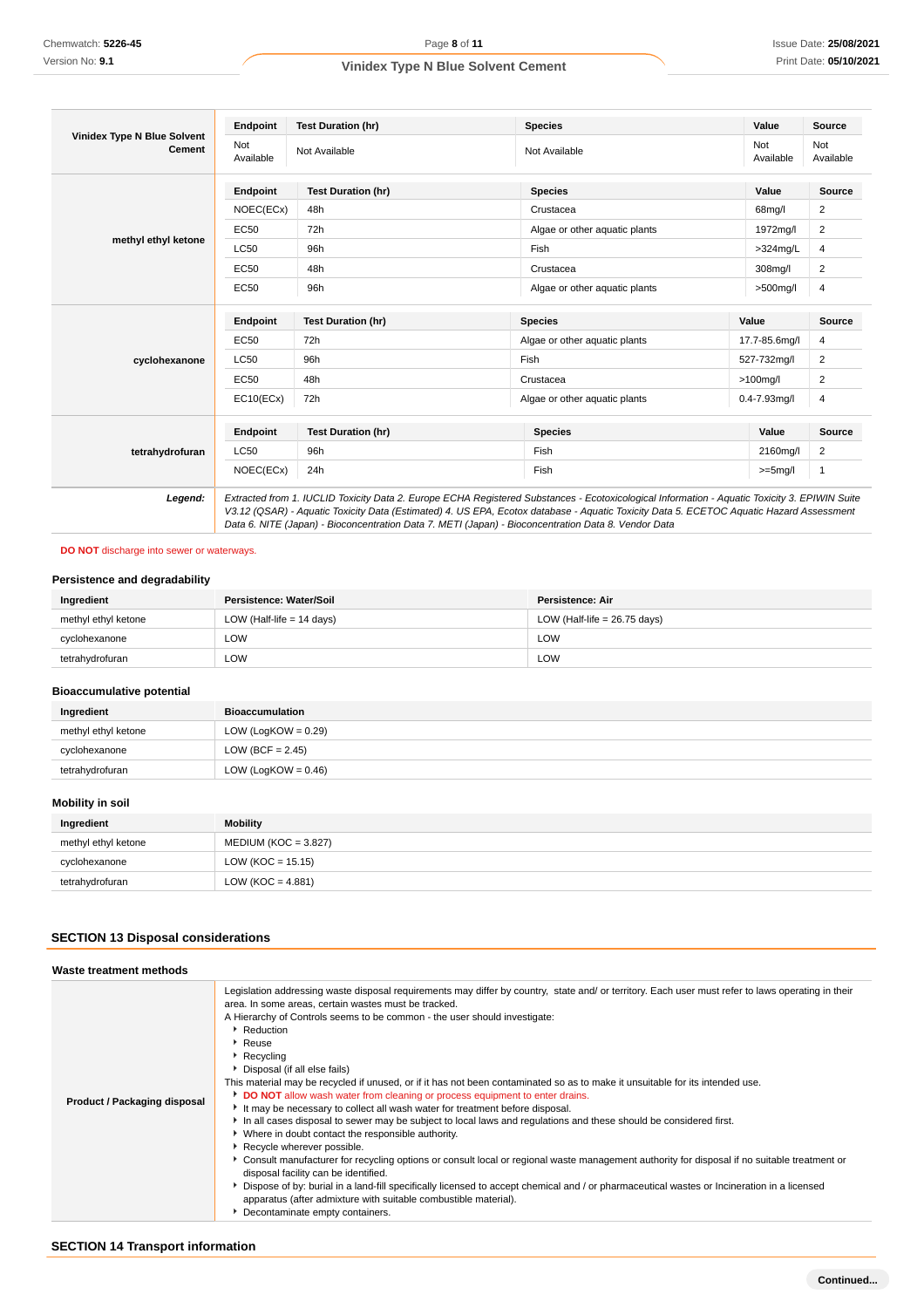### **Labels Required**

| e Pollutant    | <b>NO</b> |
|----------------|-----------|
| <b>HAZCHEM</b> | $-3YE$    |

## **Land transport (ADG)**

**Marine** 

| UN number                    | 1133                                                           |  |  |  |
|------------------------------|----------------------------------------------------------------|--|--|--|
| UN proper shipping name      | ADHESIVES containing flammable liquid                          |  |  |  |
| Transport hazard class(es)   | Class<br>3<br>Subrisk<br>Not Applicable                        |  |  |  |
| Packing group                | Ш                                                              |  |  |  |
| <b>Environmental hazard</b>  | Not Applicable                                                 |  |  |  |
| Special precautions for user | Special provisions<br>Not Applicable<br>Limited quantity<br>5L |  |  |  |

## **Air transport (ICAO-IATA / DGR)**

| <b>UN number</b>             | 1133                                                                                                                                                                                                                                                                                        |                           |                                                          |  |
|------------------------------|---------------------------------------------------------------------------------------------------------------------------------------------------------------------------------------------------------------------------------------------------------------------------------------------|---------------------------|----------------------------------------------------------|--|
| UN proper shipping name      | Adhesives containing flammable liquid                                                                                                                                                                                                                                                       |                           |                                                          |  |
| Transport hazard class(es)   | <b>ICAO/IATA Class</b><br>ICAO / IATA Subrisk<br><b>ERG Code</b>                                                                                                                                                                                                                            | 3<br>Not Applicable<br>3L |                                                          |  |
| Packing group                | $\mathbf{I}$                                                                                                                                                                                                                                                                                |                           |                                                          |  |
| <b>Environmental hazard</b>  | Not Applicable                                                                                                                                                                                                                                                                              |                           |                                                          |  |
| Special precautions for user | Special provisions<br>Cargo Only Packing Instructions<br>Cargo Only Maximum Qty / Pack<br>Passenger and Cargo Packing Instructions<br>Passenger and Cargo Maximum Qty / Pack<br>Passenger and Cargo Limited Quantity Packing Instructions<br>Passenger and Cargo Limited Maximum Qty / Pack |                           | A <sub>3</sub><br>364<br>60L<br>353<br>5L<br>Y341<br>1 L |  |

## **Sea transport (IMDG-Code / GGVSee)**

| <b>UN number</b>             | 1133                                                                 |                                     |  |
|------------------------------|----------------------------------------------------------------------|-------------------------------------|--|
| UN proper shipping name      | ADHESIVES containing flammable liquid                                |                                     |  |
| Transport hazard class(es)   | 3<br><b>IMDG Class</b><br><b>IMDG Subrisk</b><br>Not Applicable      |                                     |  |
| Packing group                | $\mathbf{H}$                                                         |                                     |  |
| <b>Environmental hazard</b>  | Not Applicable                                                       |                                     |  |
| Special precautions for user | <b>EMS Number</b><br>Special provisions<br><b>Limited Quantities</b> | $F-E$ , S-D<br>Not Applicable<br>5L |  |

**Transport in bulk according to Annex II of MARPOL and the IBC code** Not Applicable

## **Transport in bulk in accordance with MARPOL Annex V and the IMSBC Code**

| <b>Product name</b> | Group         |
|---------------------|---------------|
| methyl ethyl ketone | Not Available |
| cyclohexanone       | Not Available |
| tetrahydrofuran     | Not Available |
|                     |               |

## **Transport in bulk in accordance with the ICG Code**

**Product name Ship Type**

**Continued...**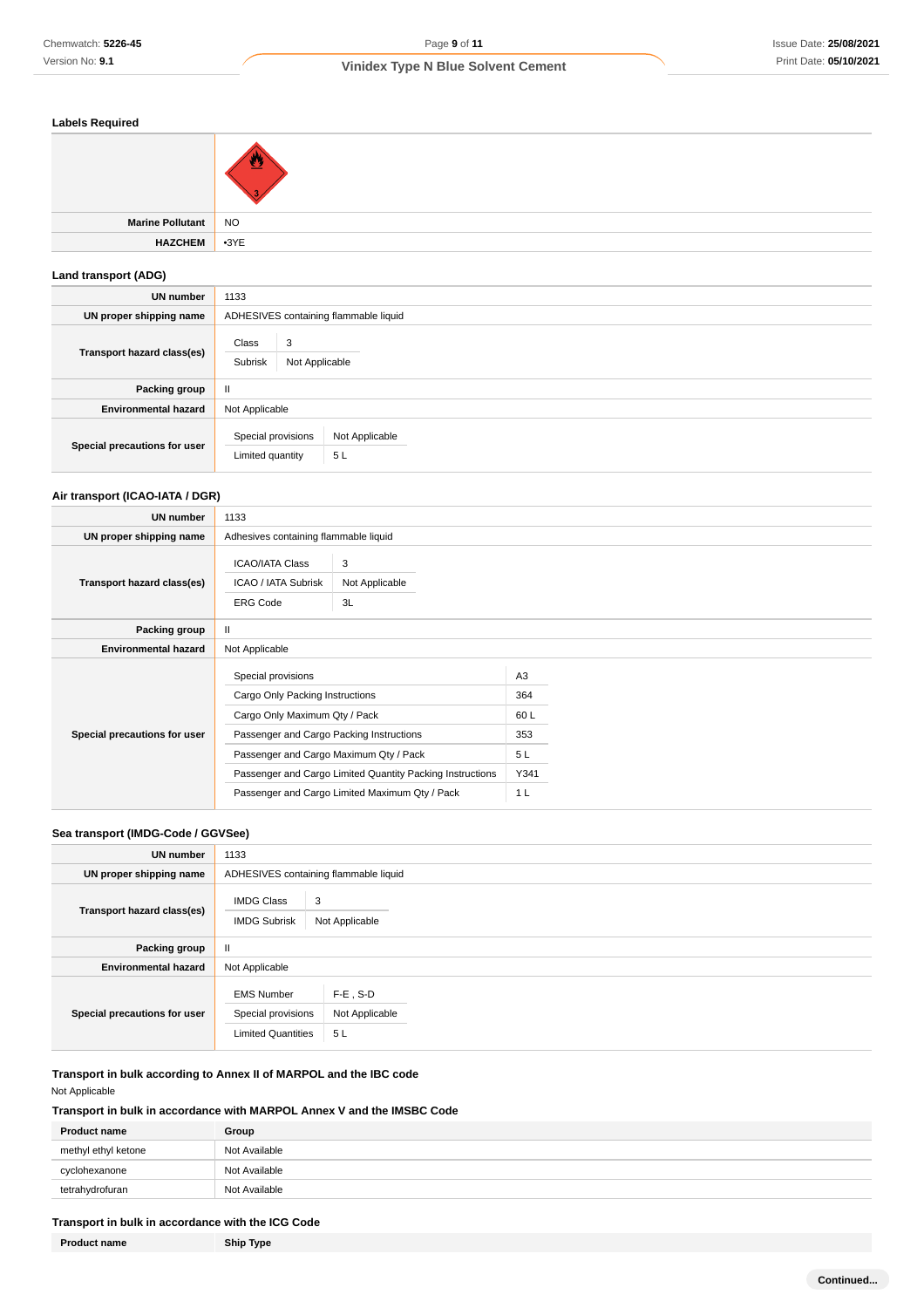| <b>Product name</b> | <b>Ship Type</b> |
|---------------------|------------------|
| methyl ethyl ketone | Not Available    |
| cyclohexanone       | Not Available    |
| tetrahydrofuran     | Not Available    |

### **SECTION 15 Regulatory information**

### **Safety, health and environmental regulations / legislation specific for the substance or mixture**

## **methyl ethyl ketone is found on the following regulatory lists**

| Australia Hazardous Chemical Information System (HCIS) - Hazardous Chemicals                   | Australian Inventory of Industrial Chemicals (AIIC)                                |  |
|------------------------------------------------------------------------------------------------|------------------------------------------------------------------------------------|--|
| Australia Standard for the Uniform Scheduling of Medicines and Poisons (SUSMP) -<br>Schedule 5 |                                                                                    |  |
| cyclohexanone is found on the following regulatory lists                                       |                                                                                    |  |
| Australia Hazardous Chemical Information System (HCIS) - Hazardous Chemicals                   | International Agency for Research on Cancer (IARC) - Agents Classified by the IARC |  |
| Australian Inventory of Industrial Chemicals (AIIC)                                            | Monographs                                                                         |  |
| tetrahydrofuran is found on the following regulatory lists                                     |                                                                                    |  |
| Australia Hazardous Chemical Information System (HCIS) - Hazardous Chemicals                   | International Agency for Research on Cancer (IARC) - Agents Classified by the IARC |  |
| Australian Inventory of Industrial Chemicals (AIIC)                                            | Monographs                                                                         |  |
| Chemical Footprint Project - Chemicals of High Concern List                                    | International Agency for Research on Cancer (IARC) - Agents Classified by the IARC |  |

Monographs - Group 2B: Possibly carcinogenic to humans

### **National Inventory Status**

| <b>National Inventory</b>                          | <b>Status</b>                                                                                                                                                                                     |  |  |
|----------------------------------------------------|---------------------------------------------------------------------------------------------------------------------------------------------------------------------------------------------------|--|--|
| Australia - AIIC / Australia<br>Non-Industrial Use | Yes                                                                                                                                                                                               |  |  |
| Canada - DSL                                       | Yes                                                                                                                                                                                               |  |  |
| Canada - NDSL                                      | No (methyl ethyl ketone; cyclohexanone; tetrahydrofuran)                                                                                                                                          |  |  |
| China - IECSC                                      | Yes                                                                                                                                                                                               |  |  |
| Europe - EINEC / ELINCS / NLP                      | Yes                                                                                                                                                                                               |  |  |
| Japan - ENCS                                       | Yes                                                                                                                                                                                               |  |  |
| Korea - KECI                                       | Yes                                                                                                                                                                                               |  |  |
| New Zealand - NZIoC                                | Yes                                                                                                                                                                                               |  |  |
| Philippines - PICCS                                | Yes                                                                                                                                                                                               |  |  |
| USA - TSCA                                         | Yes                                                                                                                                                                                               |  |  |
| Taiwan - TCSI                                      | Yes                                                                                                                                                                                               |  |  |
| Mexico - INSQ                                      | Yes                                                                                                                                                                                               |  |  |
| Vietnam - NCI                                      | Yes                                                                                                                                                                                               |  |  |
| Russia - FBEPH                                     | Yes                                                                                                                                                                                               |  |  |
| Legend:                                            | Yes = All CAS declared ingredients are on the inventory<br>No = One or more of the CAS listed ingredients are not on the inventory. These ingredients may be exempt or will require registration. |  |  |

### **SECTION 16 Other information**

| )atı<br>σл.<br>,,,,,, | 25/08/2021                   |
|-----------------------|------------------------------|
|                       | 03/1<br>1/2011<br>טו שב<br>. |

#### **SDS Version Summary**

| Version | Date of Update | <b>Sections Updated</b>          |
|---------|----------------|----------------------------------|
| .       | 19/07/2021     | <b>Physical Properties</b>       |
| 9.1     | 25/08/2021     | Personal Protection (hands/feet) |

#### **Other information**

Classification of the preparation and its individual components has drawn on official and authoritative sources as well as independent review by the Chemwatch Classification committee using available literature references.

The SDS is a Hazard Communication tool and should be used to assist in the Risk Assessment. Many factors determine whether the reported Hazards are Risks in the workplace or other settings. Risks may be determined by reference to Exposures Scenarios. Scale of use, frequency of use and current or available engineering controls must be considered.

#### **Definitions and abbreviations**

PC-TWA: Permissible Concentration-Time Weighted Average

PC-STEL: Permissible Concentration-Short Term Exposure Limit

IARC: International Agency for Research on Cancer

ACGIH: American Conference of Governmental Industrial Hygienists

IDLH: Immediately Dangerous to Life or Health Concentrations

ES: Exposure Standard

OSF: Odour Safety Factor

STEL: Short Term Exposure Limit TEEL: Temporary Emergency Exposure Limit。